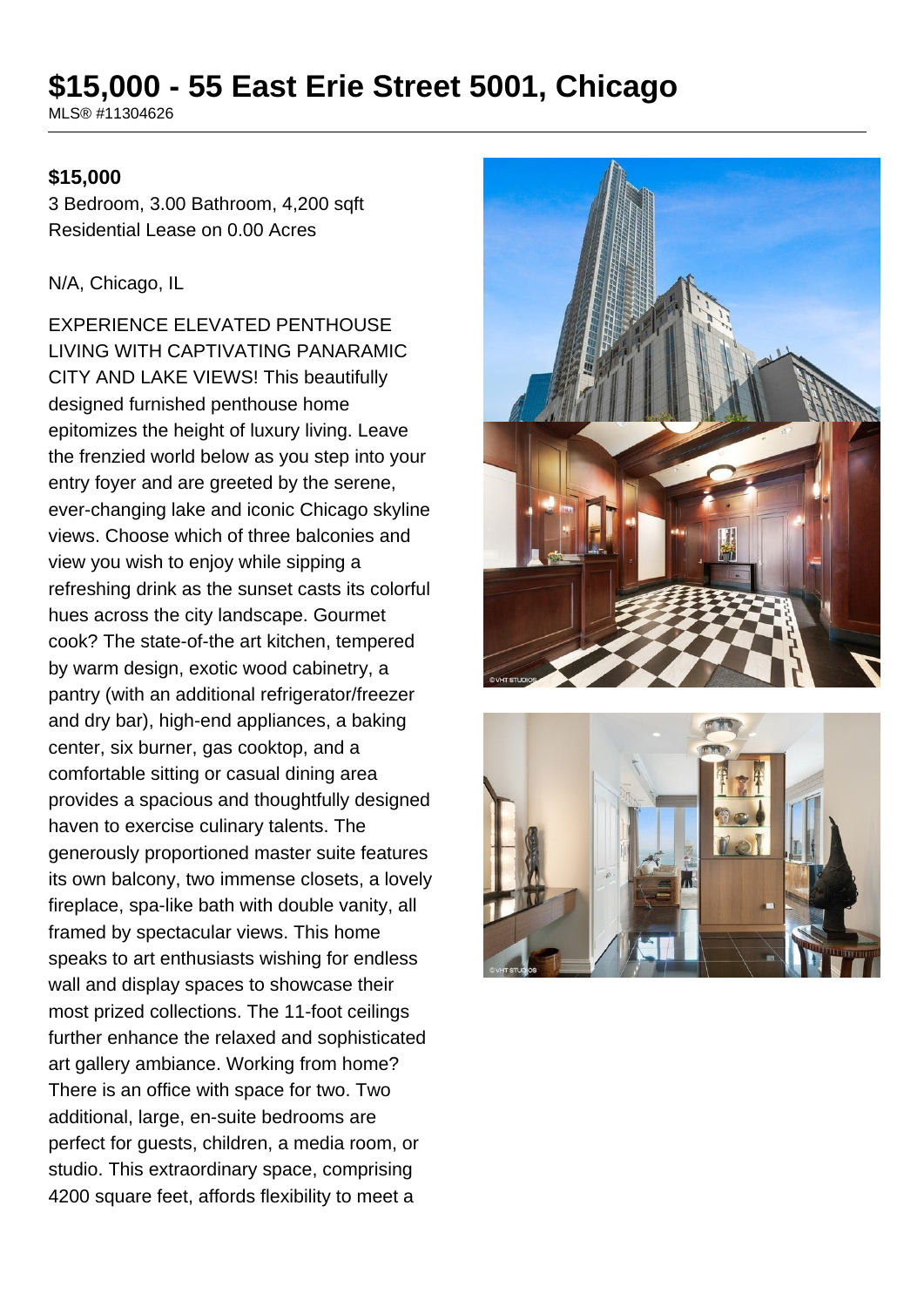multitude of lifestyles. Two prime, third-floor parking spaces are included in the price. 55 East Erie provides privileged living with full-service amenities, 24-hour door staff, high-tech security, hospitality room, fitness center, full-length lap pool, locker rooms, jacuzzi, steam rooms, and more. Located in Chicago's exclusive "Mansion Row," world-class cultural venues, shopping, fine dining, and transportation are outside your door. Schedule your appointment to see this home.

Built in 2004

## **Essential Information**

| MLS@#                    | 11304626 |                          |
|--------------------------|----------|--------------------------|
| Price                    | \$15,000 |                          |
| Bedrooms                 | 3        |                          |
| <b>Bathrooms</b>         | 3.00     |                          |
| <b>Full Baths</b>        | 3        |                          |
| <b>Square Footage</b>    | 4200     |                          |
| Price per Square Footage |          | 4200                     |
| Taxes                    |          | \$0                      |
| Acres                    |          | 0.00                     |
| <b>Year Built</b>        |          | 2004                     |
| <b>Type</b>              |          | <b>Residential Lease</b> |
| Sub-Type                 |          | <b>Residential Lease</b> |
| <b>Status</b>            |          | Active                   |

# **Community Information**

| Address      | 55 East Erie Street 5001     |
|--------------|------------------------------|
| Area         | <b>CHI - Near North Side</b> |
| Subdivision  | N/A                          |
| City         | Chicago                      |
| County       | Cook                         |
| <b>State</b> | Ш.                           |
| Zip Code     | 60611                        |

#### **Amenities**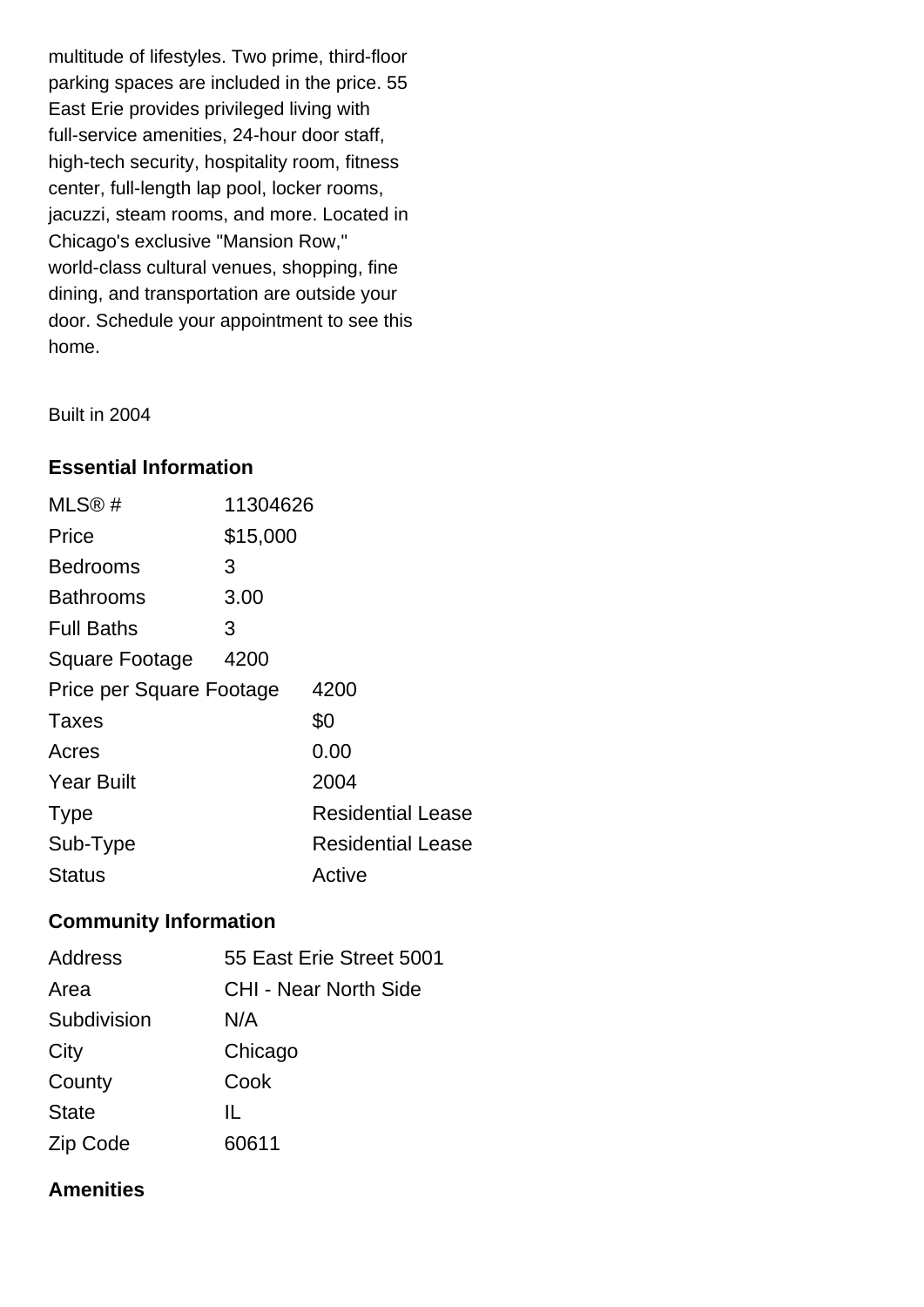| <b>Amenities</b>         | Bike Room/Bike Trails, Door Person, Elevator(s), Exercise Room,<br>Storage, On Site Manager/Engineer, Party Room, Indoor Pool,<br>Receiving Room, Sauna, Service Elevator(s), Valet/Cleaner |
|--------------------------|---------------------------------------------------------------------------------------------------------------------------------------------------------------------------------------------|
| # of Garages             | $\overline{2}$                                                                                                                                                                              |
| <b>Interior</b>          |                                                                                                                                                                                             |
| <b>Interior Features</b> | Hardwood Floors, Heated Floors, Laundry Hook-Up in Unit                                                                                                                                     |
| Appliances               | Double Oven, Microwave, Dishwasher, Refrigerator, High<br>End<br>Refrigerator, Washer, Dryer, Disposal, Stainless Steel Appliance(s)                                                        |
| Heating                  | Electric, Forced Air, Baseboard, Zoned                                                                                                                                                      |
| Cooling                  | <b>Central Air</b>                                                                                                                                                                          |
| Fireplace                | Yes                                                                                                                                                                                         |
| # of Fireplaces          | 2                                                                                                                                                                                           |
| <b>Fireplaces</b>        | <b>Gas Starter</b>                                                                                                                                                                          |
| # of Stories             | 56                                                                                                                                                                                          |
| Has Basement             | Yes                                                                                                                                                                                         |
| <b>Basement</b>          | <b>None</b>                                                                                                                                                                                 |

## **Exterior**

| <b>Exterior</b> | Stone, Limestone                                    |
|-----------------|-----------------------------------------------------|
|                 | Exterior Features Balcony, Storms/Screens, End Unit |
| Lot Description | Irregular Lot, Landscaped                           |
| Roof            | <b>Tar and Gravel</b>                               |
| Foundation      | <b>Concrete Perimeter</b>                           |

# **School Information**

District 299

# **Additional Information**

| Days on Market | 162 |
|----------------|-----|
| Taxes          | \$0 |

# **Listing Details**

Listing Office Baird & Warner

"<sup>A</sup> Broker"<br>"I Reciprocity The data relating to real estate for sale on this website comes in part from the Broker Reciprocity program of Midwest Real Estate Data LLC. Real Estate listings held by brokerage firms other than Berkshire Hathaway HomeServices Chicago are marked with the Broker Reciprocity logo or the Broker Reciprocity thumbnail logo (a little black house) and detailed information about them includes the names of the listing brokers. Some properties which appear for sale on this website may subsequently have sold and may no longer be available. The information being provided is for consumers' personal, non-commercial use and may not be used for any purpose other than to identify prospective properties